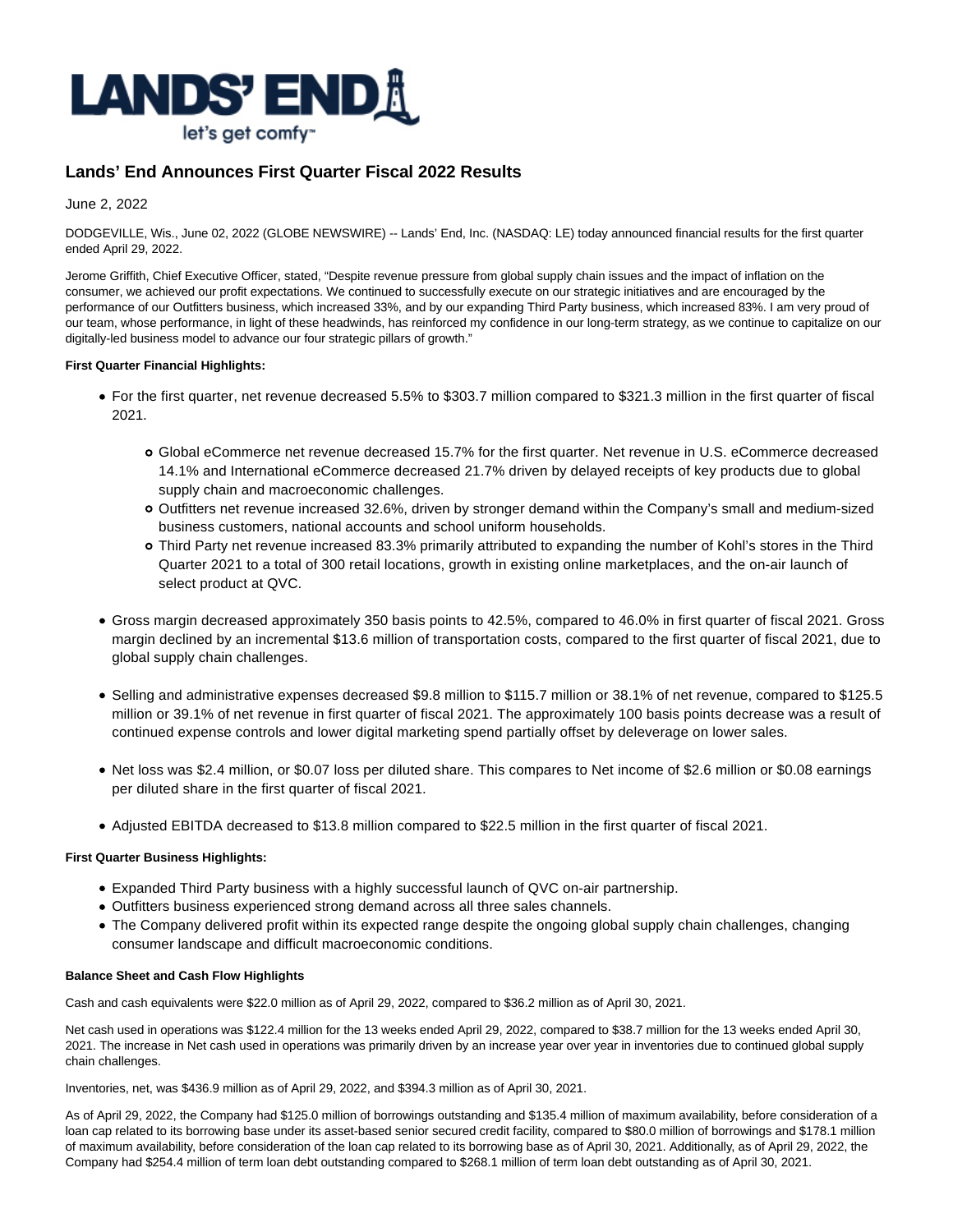### **Outlook**

Jim Gooch, President and Chief Financial Officer, stated, "We are pleased to have met our Adjusted EBITDA expectations despite the ongoing industry-wide supply chain challenges and macro headwinds. Our results demonstrate the ability of our team to successfully deliver in a challenging operating environment. As we look forward to the remainder of the year, we expect ongoing pressures including supply chain delays and consumer inflation to impact our business. Longer term, based on our proven business model and continued focus on the execution of our growth strategies, we remain confident in our growth targets."

For the second quarter of fiscal 2022 the Company expects:

- Net revenue to be between \$335.0 million and \$350.0 million.
- Net loss to be between \$(6.0) million and \$(3.0) million and diluted loss per share to be between \$(0.18) and \$(0.09).
- Adjusted EBITDA in the range of \$10.0 million to \$14.0 million.

This second quarter outlook assumes approximately \$13.0 million of incremental transportation expenses due to the global supply chain challenges.

For fiscal 2022 the Company expects:

- Net revenue to be between \$1.62 billion and \$1.68 billion.
- Net income to be between \$20.0 million and \$29.0 million, and diluted earnings per share to be between \$0.60 and \$0.88.
- Adjusted EBITDA in the range of \$100.0 million to \$112.0 million.
- Capital expenditures of approximately \$37.0 million.

This full year outlook assumes approximately \$35.0 million of incremental transportation expenses due to the global supply chain challenges and gross margin improvement in the second half of the year, as higher supply chain costs are lapped.

#### **Conference Call**

The Company will host a conference call on Thursday, June 2, 2022, at 8:30 a.m. ET to review its first quarter financial results and related matters. The call may be accessed through the Investor Relations section of the Company's website at http://investors.landsend.com or by dialing (866) 753-5836.

### **About Lands' End, Inc.**

Lands' End, Inc. (NASDAQ:LE) is a leading uni-channel retailer of casual clothing, accessories, footwear and home products. We offer products online at www.landsend.com, through Company Operated stores and through third-party distribution channels. We are a classic American lifestyle brand with a passion for quality, legendary service and real value and seek to deliver timeless style for women, men, kids and the home.

#### **Forward-Looking Statements**

This press release contains forward-looking statements that involve risks and uncertainties, including statements regarding the Company's confidence in its long-term strategy and ability to capitalize on its business model to advance its pillars of growth; the expectation for ongoing pressures, including supply chain delays and consumer inflation, and the expected impact of these pressures on the business, for the remainder of fiscal 2022; the Company's confidence in its ability to achieve its long-term growth targets; and the Company's outlook and expectations as to net revenue, net income (loss), earnings (loss) per share and Adjusted EBITDA for the second quarter of fiscal 2022 and for the full year of fiscal 2022, capital expenditures for fiscal 2022, assumptions regarding incremental transportation expenses due to the global supply chain challenges in the second quarter of fiscal 2022 and full year of fiscal 2022 and gross margin improvement in the second half of fiscal 2022, as higher supply chain costs are lapped. The following important factors and uncertainties, among others, could cause actual results to differ materially from those described in these forward-looking statements: global supply chain challenges have resulted in a significant increase in inbound transportation costs and delays in receiving product; further disruption in the Company's supply chain, including with respect to its distribution centers, third-party manufacturing partners and logistics partners, caused by limits in freight capacity, increases in transportation costs, port congestion, other logistics constraints, and closure of certain manufacturing facilities and production lines due to COVID-19 and other global economic conditions; the impact of global economic conditions, including inflation, on consumer discretionary spending; the impact of COVID-19 on operations, customer demand and the Company's supply chain, as well as its consolidated results of operation, financial position and cash flows; the Company may be unsuccessful in implementing its strategic initiatives, or its initiatives may not have their desired impact on its business; the Company's ability to offer merchandise and services that customers want to purchase; changes in customer preference from the Company's branded merchandise; the Company's results may be materially impacted if tariffs on imports to the United States increase and it is unable to offset the increased costs from current or future tariffs through pricing negotiations with its vendor base, moving production out of countries impacted by the tariffs, passing through a portion of the cost increases to the customer, or other savings opportunities; customers' use of the Company's digital platform, including customer acceptance of its efforts to enhance its eCommerce websites, including the Outfitters website; customer response to the Company's marketing efforts across all types of media; the Company's maintenance of a robust customer list; the Company's retail store strategy may be unsuccessful; the Company's relationship with Kohl's may not develop as planned or have its desired impact; the Company's dependence on information technology and a failure of information technology systems, including with respect to its eCommerce operations, or an inability to upgrade or adapt its systems; fluctuations and increases in costs of raw materials as well as fluctuations in other production and distribution-related costs; impairment of the Company's relationships with its vendors; the Company's failure to maintain the security of customer, employee or company information; the Company's failure to compete effectively in the apparel industry; legal, regulatory, economic and political risks associated with international trade and those markets in which the Company conducts business and sources its merchandise; the Company's failure to protect or preserve the image of its brands and its intellectual property rights; increases in postage, paper and printing costs; failure by third parties who provide the Company with services in connection with certain aspects of its business to perform their obligations; the Company's failure to timely and effectively obtain shipments of products from its vendors and deliver merchandise to its customers; reliance on promotions and markdowns to encourage customer purchases; the Company's failure to efficiently manage inventory levels; unseasonal or severe weather conditions; the adverse effect on the Company's reputation if its independent vendors do not use ethical business practices or comply with applicable laws and regulations; assessments for additional state taxes; incurrence of charges due to impairment of goodwill, other intangible assets and long-lived assets; the impact on the Company's business of adverse worldwide economic and market conditions, including inflation and other economic factors that negatively impact consumer spending on discretionary items; potential indemnification liabilities to Sears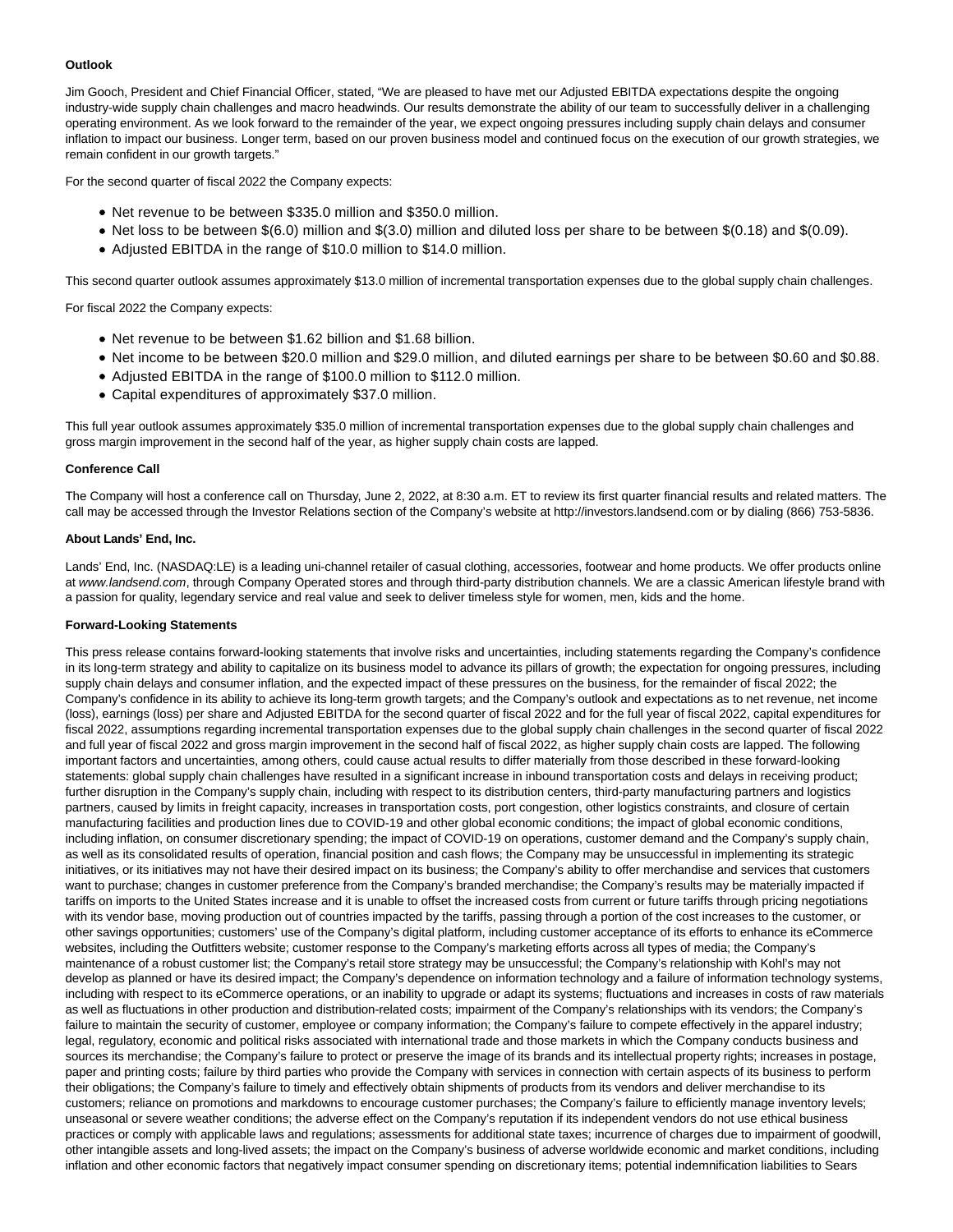Holdings pursuant to the separation and distribution agreement in connection with the Company's separation from Sears Holdings; the ability of the Company's principal stockholders to exert substantial influence over the Company; potential liabilities under fraudulent conveyance and transfer laws and legal capital requirements; and other risks, uncertainties and factors discussed in the "Risk Factors" section of the Company's Annual Report on Form 10-K for the fiscal year ended January 28, 2022. The Company intends the forward-looking statements to speak only as of the time made and does not undertake to update or revise them as more information becomes available, except as required by law.

## **CONTACTS**

Lands' End, Inc. James Gooch President and Chief Financial Officer (608) 935-9341

Investor Relations: ICR, Inc. Jean Fontana (646) 277-1214 Jean.Fontana@icrinc.com

#### **-Financial Tables Follow-**

#### **LANDS' END, INC. Condensed Consolidated Balance Sheets (Unaudited)**

| (in thousands, except per share data)                           | April 29, 2022  | April 30, 2021 |           | January 28,<br>2022* |  |
|-----------------------------------------------------------------|-----------------|----------------|-----------|----------------------|--|
| <b>ASSETS</b>                                                   |                 |                |           |                      |  |
| <b>Current assets</b>                                           |                 |                |           |                      |  |
| Cash and cash equivalents                                       | \$<br>22,027    | \$             | 36,181    | \$<br>34,301         |  |
| Restricted cash                                                 | 2,145           |                | 2,327     | 1,834                |  |
| Accounts receivable, net                                        | 52,134          |                | 41,350    | 49,668               |  |
| Inventories, net                                                | 436,859         |                | 394,287   | 384,241              |  |
| Prepaid expenses and other current assets                       | 39,197          |                | 36,527    | 36,905               |  |
| <b>Total current assets</b>                                     | 552,362         |                | 510,672   | 506,949              |  |
| Property and equipment, net                                     | 127,430         |                | 139,991   | 129,791              |  |
| Operating lease right-of-use asset                              | 33,332          |                | 34,258    | 31,492               |  |
| Goodwill                                                        | 106,700         |                | 106,700   | 106,700              |  |
| Intangible asset                                                | 257,000         |                | 257,000   | 257,000              |  |
| Other assets                                                    | 4,740           |                | 4,056     | 4,702                |  |
| <b>TOTAL ASSETS</b>                                             | \$<br>1,081,564 | \$             | 1,052,677 | \$<br>1,036,634      |  |
| <b>LIABILITIES AND STOCKHOLDERS' EQUITY</b>                     |                 |                |           |                      |  |
| <b>Current liabilities</b>                                      |                 |                |           |                      |  |
| Current portion of long-term debt                               | \$<br>13.750    | \$             | 13,750    | \$<br>13,750         |  |
| Accounts payable                                                | 130,955         |                | 105,597   | 145,802              |  |
| Lease liability - current                                       | 5,557           |                | 4,962     | 5,617                |  |
| Other current liabilities                                       | 90,777          |                | 145,206   | 146,263              |  |
| <b>Total current liabilities</b>                                | 241,039         |                | 269,515   | 311,432              |  |
| Long-term borrowings on ABL Facility                            | 125,000         |                | 80,000    |                      |  |
| Long-term debt, net                                             | 231,703         |                | 242,790   | 234,474              |  |
| Lease liability - long-term                                     | 34,855          |                | 36,693    | 32,731               |  |
| Deferred tax liabilities                                        | 45,612          |                | 47,441    | 46,191               |  |
| <b>Other liabilities</b>                                        | 4,950           |                | 6,085     | 5,110                |  |
| <b>TOTAL LIABILITIES</b>                                        | 683,159         |                | 682,524   | 629,938              |  |
| Commitments and contingencies                                   |                 |                |           |                      |  |
| <b>STOCKHOLDERS' EQUITY</b>                                     |                 |                |           |                      |  |
| Common stock, par value \$0.01 authorized: 480,000 shares;      |                 |                |           |                      |  |
| issued and outstanding: 33,413, 32,977 and 32,985, respectively | 334             |                | 330       | 330                  |  |
| Additional paid-in capital                                      | 371,583         |                | 366,868   | 374,413              |  |
| Retained earnings                                               | 42.224          |                | 13,865    | 44,595               |  |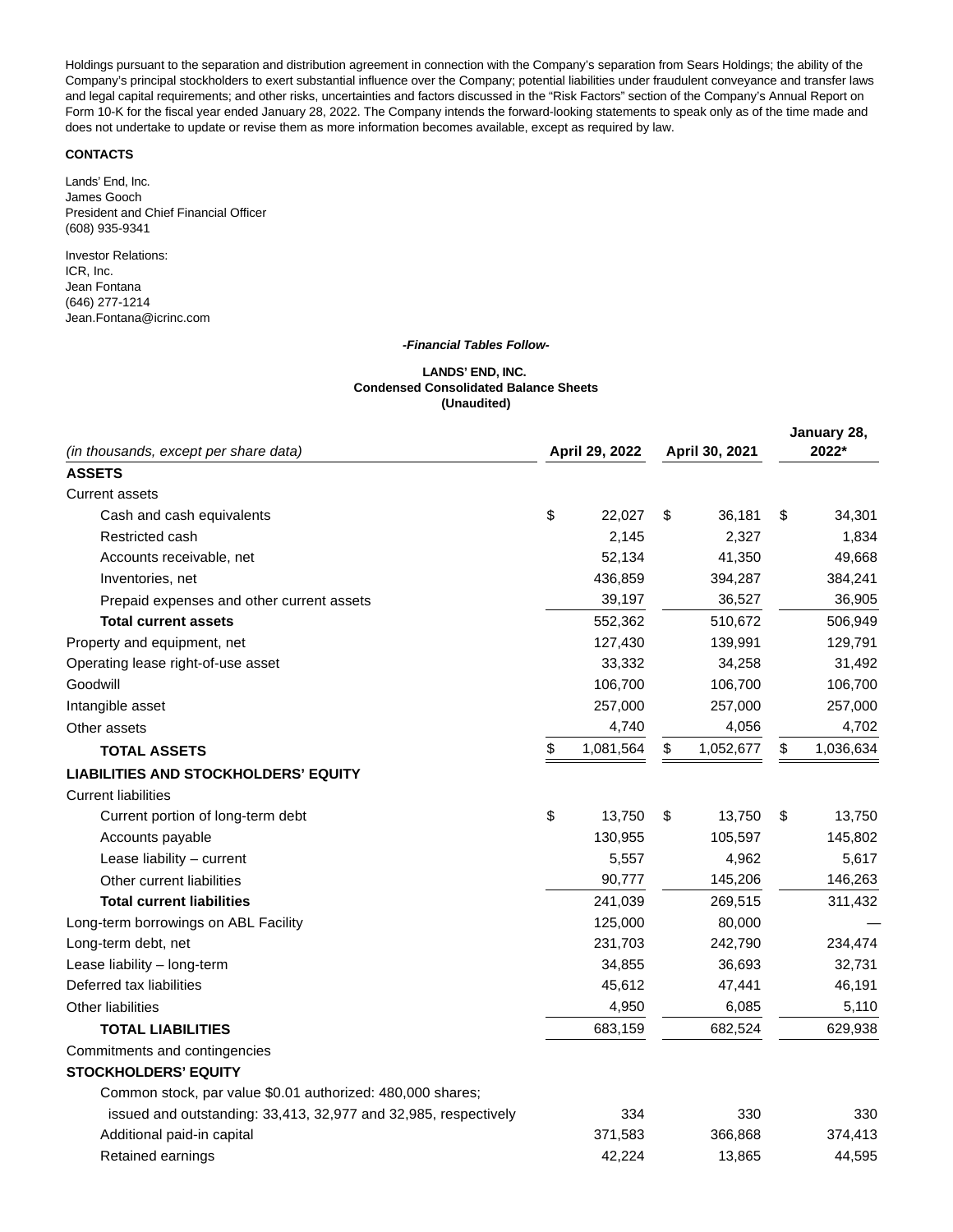| Accumulated other comprehensive (loss)            | (15,736)  |  | (10.910)  |  | (12.642)  |
|---------------------------------------------------|-----------|--|-----------|--|-----------|
| <b>TOTAL STOCKHOLDERS' EQUITY</b>                 | 398,405   |  | 370.153   |  | 406.696   |
| <b>TOTAL LIABILITIES AND STOCKHOLDERS' EQUITY</b> | 1.081.564 |  | 1.052.677 |  | 1.036.634 |

\*Derived from the audited consolidated financial statements included in the Company's Annual Report on Form 10-K for the fiscal year ended January 28, 2022.

#### **LANDS' END, INC. Condensed Consolidated Statements of Operations (Unaudited)**

|                                                         | 13 Weeks Ended    |    |                   |  |  |
|---------------------------------------------------------|-------------------|----|-------------------|--|--|
| (in thousands, except per share data)                   | April 29,<br>2022 |    | April 30,<br>2021 |  |  |
| Net revenue                                             | \$<br>303,665     | \$ | 321,297           |  |  |
| Cost of sales (excluding depreciation and amortization) | 174,490           |    | 173,560           |  |  |
| <b>Gross profit</b>                                     | 129,175           |    | 147,737           |  |  |
| Selling and administrative                              | 115,693           |    | 125,522           |  |  |
| Depreciation and amortization                           | 9,584             |    | 9,904             |  |  |
| Other operating expense, net                            |                   |    | 443               |  |  |
| Operating income                                        | 3,898             |    | 11,868            |  |  |
| Interest expense                                        | 8,169             |    | 9,060             |  |  |
| Other (income), net                                     | (161)             |    | (167)             |  |  |
| (Loss) income before income taxes                       | (4, 110)          |    | 2,975             |  |  |
| Income tax (benefit) expense                            | (1,739)           |    | 336               |  |  |
| <b>NET (LOSS) INCOME</b>                                | \$<br>(2,371)     | \$ | 2,639             |  |  |
| <b>NET (LOSS) INCOME PER COMMON SHARE</b>               |                   |    |                   |  |  |
| Basic:                                                  | (0.07)<br>\$      | \$ | 0.08              |  |  |
| Diluted:                                                | (0.07)            | S  | 0.08              |  |  |
| Basic weighted average common shares outstanding        | 33,163            |    | 32,769            |  |  |
| Diluted weighted average common shares outstanding      | 33,163            |    | 33,712            |  |  |

#### **Use and Definition of Non-GAAP Financial Measures**

Adjusted EBITDA - In addition to our Net income (loss) determined in accordance with GAAP, for purposes of evaluating operating performance, the Company uses an Adjusted EBITDA measurement. Adjusted EBITDA is computed as Net income (loss) appearing on the Condensed Consolidated Statements of Operations net of Income tax expense/(benefit), Interest expense, Depreciation and amortization and certain significant items as set forth below. Our management uses Adjusted EBITDA to evaluate the operating performance of our business for comparable periods and as a basis for an executive compensation metric. The methods used by the Company to calculate its non-GAAP financial measures may differ significantly from methods used by other companies to compute similar measures. As a result, any non-GAAP financial measures presented herein may not be comparable to similar measures provided by other companies. Adjusted EBITDA should not be used by investors or other third parties as the sole basis for formulating investment decisions as it excludes a number of important cash and non-cash recurring items.

While Adjusted EBITDA is a non-GAAP measurement, management believes that it is an important indicator of operating performance, and useful to investors, because:

- EBITDA excludes the effects of financings, investing activities and tax structure by eliminating the effects of interest, depreciation and income tax.
- Other significant items, while periodically affecting our results, may vary significantly from period to period and have a disproportionate effect in a given period, which affects comparability of results. We have adjusted our results for these items to make our statements more comparable and therefore more useful to investors as the items are not representative of our ongoing operations.
	- For the 13 weeks ended April 29, 2022 and April 30, 2021 we excluded the impacts of amortization of transaction related costs associated with Third Party distribution channel.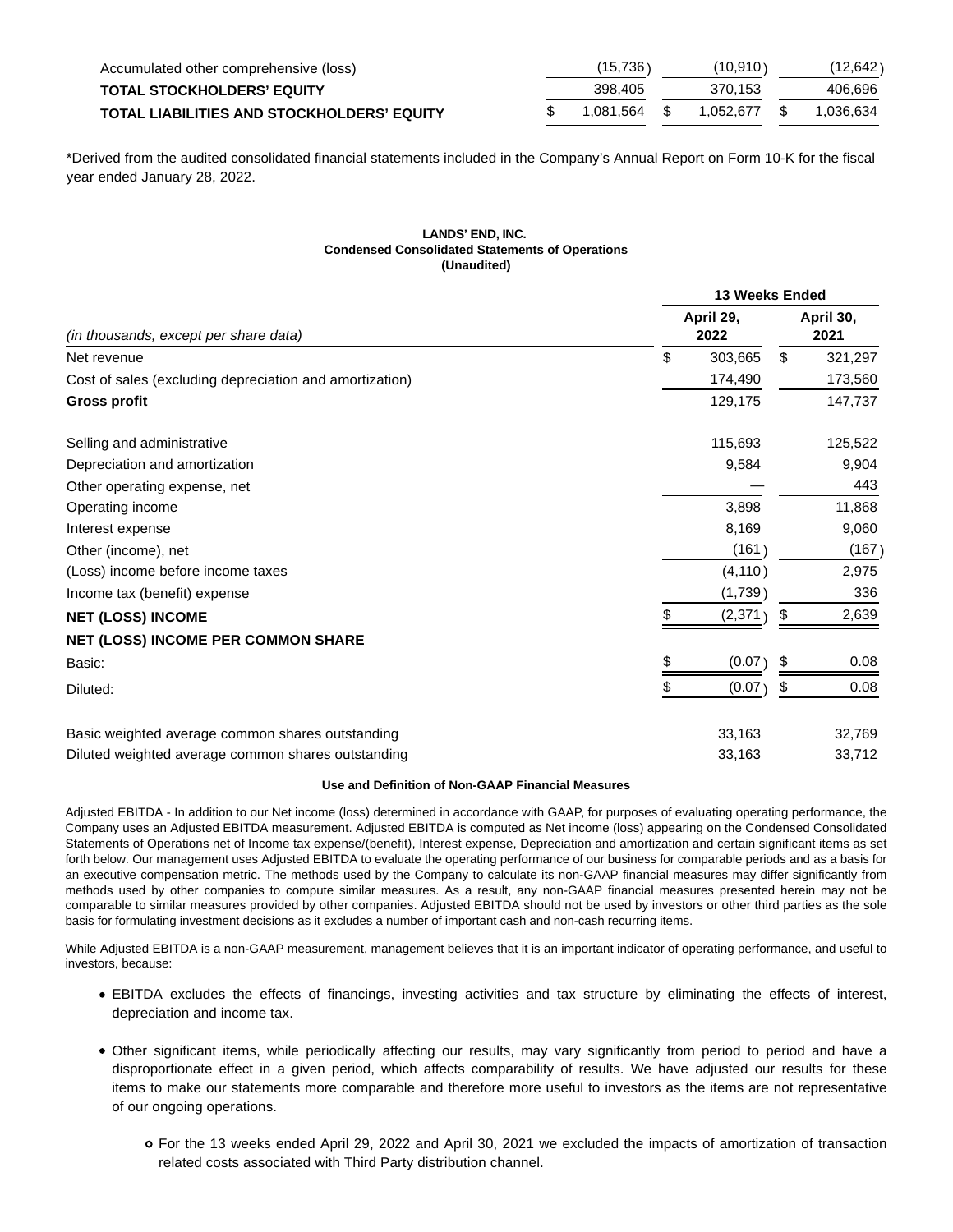For the 13 weeks ended April 30, 2021 we excluded the impact of loss on disposal of property and equipment as management considers the net gains or losses on asset valuation to result from investing decisions rather than ongoing operations.

# **Reconciliation of Non-GAAP Financial Information to GAAP (Unaudited)**

The following table sets forth, for the periods indicated, selected income statement data, both in dollars and as a percentage of Net revenue:

|                                            | <b>13 Weeks Ended</b> |                |              |                |         |  |  |
|--------------------------------------------|-----------------------|----------------|--------------|----------------|---------|--|--|
| (in thousands)                             |                       | April 29, 2022 |              | April 30, 2021 |         |  |  |
| Net (loss) income                          | \$                    | (2,371)        | $(0.8)$ % \$ | 2,639          | 0.8%    |  |  |
| Income tax (benefit) expense               |                       | (1,739)        | $(0.6)$ %    | 336            | 0.1%    |  |  |
| Other (income), net                        |                       | (161)          | $(0.0)$ %    | (167)          | $0.0\%$ |  |  |
| Interest expense                           |                       | 8,169          | 2.7%         | 9,060          | $2.8\%$ |  |  |
| Operating income                           |                       | 3,898          | 1.3%         | 11,868         | 3.7%    |  |  |
| Depreciation and amortization              |                       | 9,584          | 3.2%         | 9,904          | 3.1%    |  |  |
| Other                                      |                       | 344            | 0.1%         | 250            | 0.1%    |  |  |
| Loss on disposal of property and equipment |                       |                | $-\%$        | 443            | 0.1%    |  |  |
| <b>Adjusted EBITDA</b>                     |                       | 13,826         | 4.6 $%$      | 22,465         | 7.0%    |  |  |

| Second Quarter Fiscal 2022 Guidance                               | 13 Weeks Ended |               |       |  |  |  |  |
|-------------------------------------------------------------------|----------------|---------------|-------|--|--|--|--|
| (in millions)                                                     |                | July 29, 2022 |       |  |  |  |  |
| Net loss                                                          | \$             | $(6.0) -$ \$  | (3.0) |  |  |  |  |
| Depreciation, interest, other income, taxes and other adjustments |                | 16.0          | 17.0  |  |  |  |  |
| <b>Adjusted EBITDA</b>                                            |                | $10.0 - S$    | 14.0  |  |  |  |  |

| <b>Fiscal 2022 Guidance</b>                                       | <b>52 Weeks Ended</b>   |            |        |       |  |  |
|-------------------------------------------------------------------|-------------------------|------------|--------|-------|--|--|
| (in millions)                                                     | <b>January 27, 2023</b> |            |        |       |  |  |
| Net income                                                        | \$.                     | $20.0 - $$ |        | 29.0  |  |  |
| Depreciation, interest, other income, taxes and other adjustments |                         | 80.0       |        | 83.0  |  |  |
| <b>Adjusted EBITDA</b>                                            |                         | 100.0      | $-$ \$ | 112.0 |  |  |

### **LANDS' END, INC. Condensed Consolidated Statements of Cash Flows (Unaudited)**

|                                                                                      | 13 Weeks Ended |                |  |                |  |
|--------------------------------------------------------------------------------------|----------------|----------------|--|----------------|--|
| (in thousands)                                                                       |                | April 29, 2022 |  | April 30, 2021 |  |
| <b>CASH FLOWS FROM OPERATING ACTIVITIES</b>                                          |                |                |  |                |  |
| Net (loss) income                                                                    | \$             | $(2,371)$ \$   |  | 2,639          |  |
| Adjustments to reconcile net (loss) income to net cash used in operating activities: |                |                |  |                |  |
| Depreciation and amortization                                                        |                | 9,584          |  | 9,904          |  |
| Amortization of debt issuance costs                                                  |                | 765            |  | 775            |  |
| Loss on disposal of property and equipment                                           |                |                |  | 443            |  |
| Stock-based compensation                                                             |                | 1,484          |  | 2,513          |  |
| Deferred income taxes                                                                |                | 244            |  | 8              |  |
| Other                                                                                |                | (232)          |  | 276            |  |
| Change in operating assets and liabilities:                                          |                |                |  |                |  |
| Accounts receivable, net                                                             |                | (2,824)        |  | (3,915)        |  |
| Inventories, net                                                                     |                | (56, 320)      |  | (11, 932)      |  |
| Accounts payable                                                                     |                | (15, 331)      |  | (28, 545)      |  |